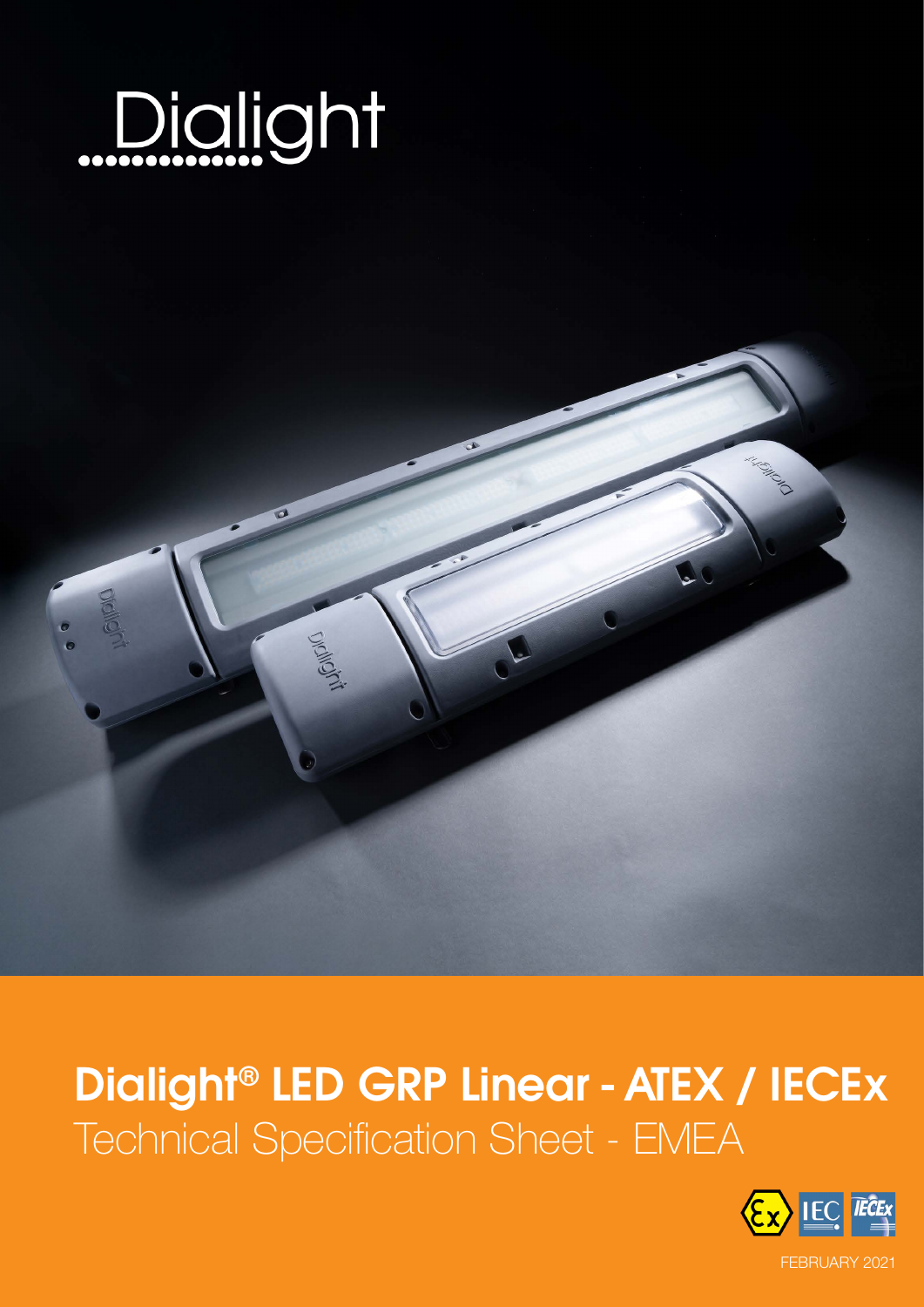# Dialight

### SafeSite® LED GRP Linear

ATEX / IECEx



#### Certifications & Ratings

- 10 year warranty
- CE
- IP66/67
- ATEX/IECEx Zone 1, 2, 21 & 22 ATEX/IECEx Zones 2, 21 & 22
	- $-$  Ex II 2 GD
- $=$  Ex II 3 GD
- 
- Ex eb mb op is IIC T4 Gb - Ex tb op is IIIC T130°C Db
- Certification numbers:
- Sira 19ATEX4226X
- IECEx SIR 19.0068X
- 
- $-$  Fx II 2 D
	- Sira 19ATEX9228X - IECEx SIR 19.0069X
- DALI 1.0/2.0 as standard
- Up to 2,875 & 5,750 (nominal) lumen outputs
- Available in 764 mm & 1244 mm models
- Wireless controls available on select models (Zone 2 models only, please consult factory)

#### 764 mm Model





#### 1244 mm Model



#### Dimensions in mm

 - Ex ec IIC T4 Gc - Ex tc IIIC T130°C Dc - Sira 19ATEX4227X - IECEx SIR 19.0069X

- Ex tb op is IIIC T130°C Db
- 
- 

Mechanical Information:

| <b>Fixture weights:</b><br>Standard models: | 764 mm: 7.9 kg (17.4 lbs)<br>1244 mm: 10.9 kg (24 lbs)                                                 |
|---------------------------------------------|--------------------------------------------------------------------------------------------------------|
| Emergency models:                           | 764 mm: 8.7 kg (19.2 lbs)<br>1244 mm: 11.9 kg (26.2 lbs)                                               |
| <b>Mounting:</b>                            | (2) M8 fixing points<br>Other mounting options available                                               |
| Cable entry:                                | (2) M25 cable entries at both ends,<br>through wired as standard. Consult<br>factory for other options |
| Impact rating:                              | <b>IK 08</b>                                                                                           |
| <b>Safety Retention:</b>                    | (4) 316 Stainless steel tabs as standarc                                                               |

#### Electrical Specifications:

| ------------------------------                                  |                                                                               |
|-----------------------------------------------------------------|-------------------------------------------------------------------------------|
| <b>Operating voltage:</b>                                       | Standard:<br>100-277 VAC, 50/60Hz<br>120-250 VDC                              |
|                                                                 | Emergency:<br>230/240 VAC, 50Hz                                               |
| Operating temperature:<br>Standard models:<br>Emergency models: | $-40^{\circ}$ C to $+65^{\circ}$ C<br>$-20^{\circ}$ C to $+50^{\circ}$ C      |
| Harmonics & emissions:                                          | IEC 55015 (conducted & radiate<br>IFC 61000-3-2<br>IFC 61000-3-3<br>IFC 61547 |
| <b>Transient protection:</b>                                    | IFC 61000-4-5<br>6 kV line-to-line & line-to-ground                           |

Power factor:  $> 0.9$ 

#### Emergency Models:

| <b>Lumen output in EM mode:</b> 10-25% of initial light output | (depending on selected duration and<br>length of fitting)        |
|----------------------------------------------------------------|------------------------------------------------------------------|
| <b>Expected battery life*:</b>                                 | 4 years                                                          |
| <b>Battery duration*:</b>                                      | 180 min. (standard)<br>60/90 min. (optional, field-configurable) |
| <b>Materials:</b>                                              |                                                                  |
| Housing:                                                       | Glass-reinforced polyester                                       |
| Lens:                                                          | - Textured polycarbonate                                         |

 convex lens (standard) - Textured flat glass lens (optional)

conducted & radiated)

#### Photometric Information:

| CRI: | 80 minimum                                                                        |
|------|-----------------------------------------------------------------------------------|
| CCT: | 5000K (cool white)<br>4000K (neutral white)<br>Green LEDs for Shower Safe version |

All values typical unless otherwise stated (tolerance +/- 10%) \* @ 25°C ambient

WARNING - INSTALLATION & SECONDARY RETENTION. Use of any Dialight products without proper installation (including secondary retention in charge in installation environment) where applicable. It is the exclusive responsibil

#### 2 www.dialight.com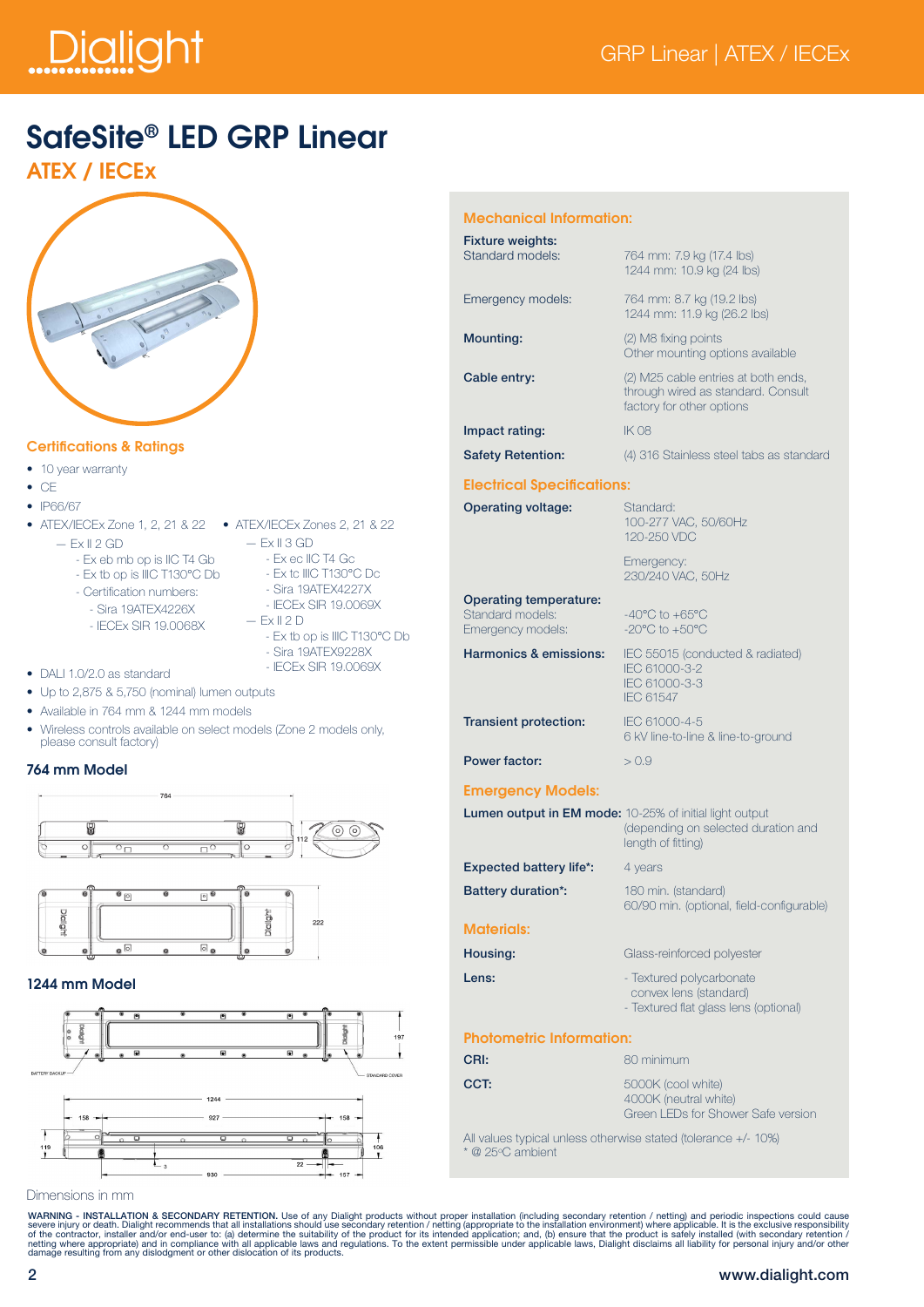

### Ordering Information

SafeSite® LED GRP Linear - ATEX / IECEx



| <b>Part Number</b>                   | <b>Fixture</b><br>Legacy<br><b>Lumens</b><br><b>Part Number</b><br>(Nominal) |       | Wattage | Im/W | <b>Voltage</b>                                                               | <b>CCT</b>            | Lens                             |  |  |  |  |  |
|--------------------------------------|------------------------------------------------------------------------------|-------|---------|------|------------------------------------------------------------------------------|-----------------------|----------------------------------|--|--|--|--|--|
| Zone 1, 2, 21 & 22 Models (Standard) |                                                                              |       |         |      |                                                                              |                       |                                  |  |  |  |  |  |
| P2ABMC23A54WGN                       |                                                                              | 2,875 | 25      | 115  | 100-277 VAC/120-250 VDC                                                      | 5000K (cool white)    | Textured<br>Polycarbonate        |  |  |  |  |  |
| P4ABMC26A54WGN                       |                                                                              | 5,750 | 47      | 123  | 100-277 VAC/120-250 VDC                                                      | 5000K (cool white)    | <b>Textured</b><br>Polycarbonate |  |  |  |  |  |
| P2ABMN23A54WGN                       |                                                                              | 2,785 | 25      | 111  | 100-277 VAC/120-250 VDC                                                      | 4000K (neutral white) | <b>Textured</b><br>Polycarbonate |  |  |  |  |  |
| P4ABMN26A54WGN                       |                                                                              | 5,575 | 47      | 119  | 100-277 VAC/120-250 VDC                                                      | 4000K (neutral white) | <b>Textured</b><br>Polycarbonate |  |  |  |  |  |
|                                      |                                                                              |       |         |      | Zone 2, 21 & 22 Models (Standard)                                            |                       |                                  |  |  |  |  |  |
| P2BBMC23A54WGN                       | P2BBMC23A5NWGN                                                               | 2,875 | 25      | 115  | 100-277 VAC/120-250 VDC                                                      | 5000K (cool white)    | <b>Textured</b><br>Polycarbonate |  |  |  |  |  |
| P4BBMC26A54WGN                       | P4BBMC26A5NWGN                                                               | 5,750 | 47      | 123  | 100-277 VAC/120-250 VDC                                                      | 5000K (cool white)    | <b>Textured</b><br>Polycarbonate |  |  |  |  |  |
| P2BBMN23A54WGN                       | P2BBMN23A5NWGN                                                               | 2,785 | 25      | 111  | 100-277 VAC/120-250 VDC                                                      | 4000K (neutral white) | <b>Textured</b><br>Polycarbonate |  |  |  |  |  |
| P4BBMN26A54WGN                       | P4BBMN26A5NWGN                                                               | 5,575 | 47      | 119  | 100-277 VAC/120-250 VDC                                                      | 4000K (neutral white) | <b>Textured</b><br>Polycarbonate |  |  |  |  |  |
|                                      |                                                                              |       |         |      | Zone 1, 2, 21 & 22 Models (Emergency Backup)                                 |                       |                                  |  |  |  |  |  |
| P2ABMCG3A54WGG                       |                                                                              | 2,875 | 29      | 99   | 230/240 VAC                                                                  | 5000K (cool white)    | <b>Textured</b><br>Polycarbonate |  |  |  |  |  |
| P4ABMCG6A54WGG                       |                                                                              | 5,750 | 51      | 113  | 230/240 VAC                                                                  | 5000K (cool white)    | <b>Textured</b><br>Polycarbonate |  |  |  |  |  |
| P2ABMNG3A54WGG                       |                                                                              | 2,785 | 29      | 96   | 230/240 VAC                                                                  | 4000K (neutral white) | <b>Textured</b><br>Polycarbonate |  |  |  |  |  |
| P4ABMNG6A54WGG                       |                                                                              | 5,575 | 51      | 109  | 230/240 VAC                                                                  | 4000K (neutral white) | <b>Textured</b><br>Polycarbonate |  |  |  |  |  |
|                                      |                                                                              |       |         |      | Zone 2, 21 & 22 Models (Emergency Backup)                                    |                       |                                  |  |  |  |  |  |
| P2BBMC23A54WGG                       | P2BBMC23A5NWGF                                                               | 2,875 | 29      | 99   | 230/240 VAC                                                                  | 5000K (cool white)    | <b>Textured</b><br>Polycarbonate |  |  |  |  |  |
| P4BBMC26A54WGG                       | P4BBMC26A5NWGF                                                               | 5,750 | 51      | 113  | 230/240 VAC                                                                  | 5000K (cool white)    | <b>Textured</b><br>Polycarbonate |  |  |  |  |  |
| P2BBMN23A54WGG                       | P2BBMN23A5NWGF                                                               | 2,785 | 29      | 96   | 230/240 VAC                                                                  | 4000K (neutral white) | <b>Textured</b><br>Polycarbonate |  |  |  |  |  |
| P4BBMN26A54WGG                       | P4BBMN26A5NWGF                                                               | 5,575 | 51      | 109  | 230/240 VAC                                                                  | 4000K (neutral white) | <b>Textured</b><br>Polycarbonate |  |  |  |  |  |
|                                      |                                                                              |       |         |      | Shower-Safe/Eye-Wash Station Version - Zone 1, 2, 21 & 22 (Emergency Backup) |                       |                                  |  |  |  |  |  |
| P2ABMGG3A54WGG                       |                                                                              |       | 29      |      | 230/240 VAC                                                                  | Green                 | Textured<br>Polycarbonate        |  |  |  |  |  |
| P4ABMGG6A54WGG                       |                                                                              |       | 51      |      | 230/240 VAC                                                                  | Green                 | Textured<br>Polycarbonate        |  |  |  |  |  |
|                                      |                                                                              |       |         |      | Shower-Safe/Eye-Wash Station Version - Zone 2, 21 & 22 (Emergency Backup)    |                       |                                  |  |  |  |  |  |
| P2BBMG23A54WGG                       | P2BBMG23A5NWGF                                                               |       | 29      |      | 230/240 VAC                                                                  | Green                 | <b>Textured</b><br>Polycarbonate |  |  |  |  |  |
| P4BBMG26A54WGG                       | P4BBMG26A5NWGF                                                               |       | 51      |      | 230/240 VAC                                                                  | Green                 | <b>Textured</b><br>Polycarbonate |  |  |  |  |  |

All values typical unless otherwise stated (tolerance +/- 10%).

DISCLAIMER. All product information provided is, to the best of Dialight's knowledge, accurate as of the date of publication. When ordering, refer to <u>www.dialight.com</u> for current versions of: (a)<br>relevant product documen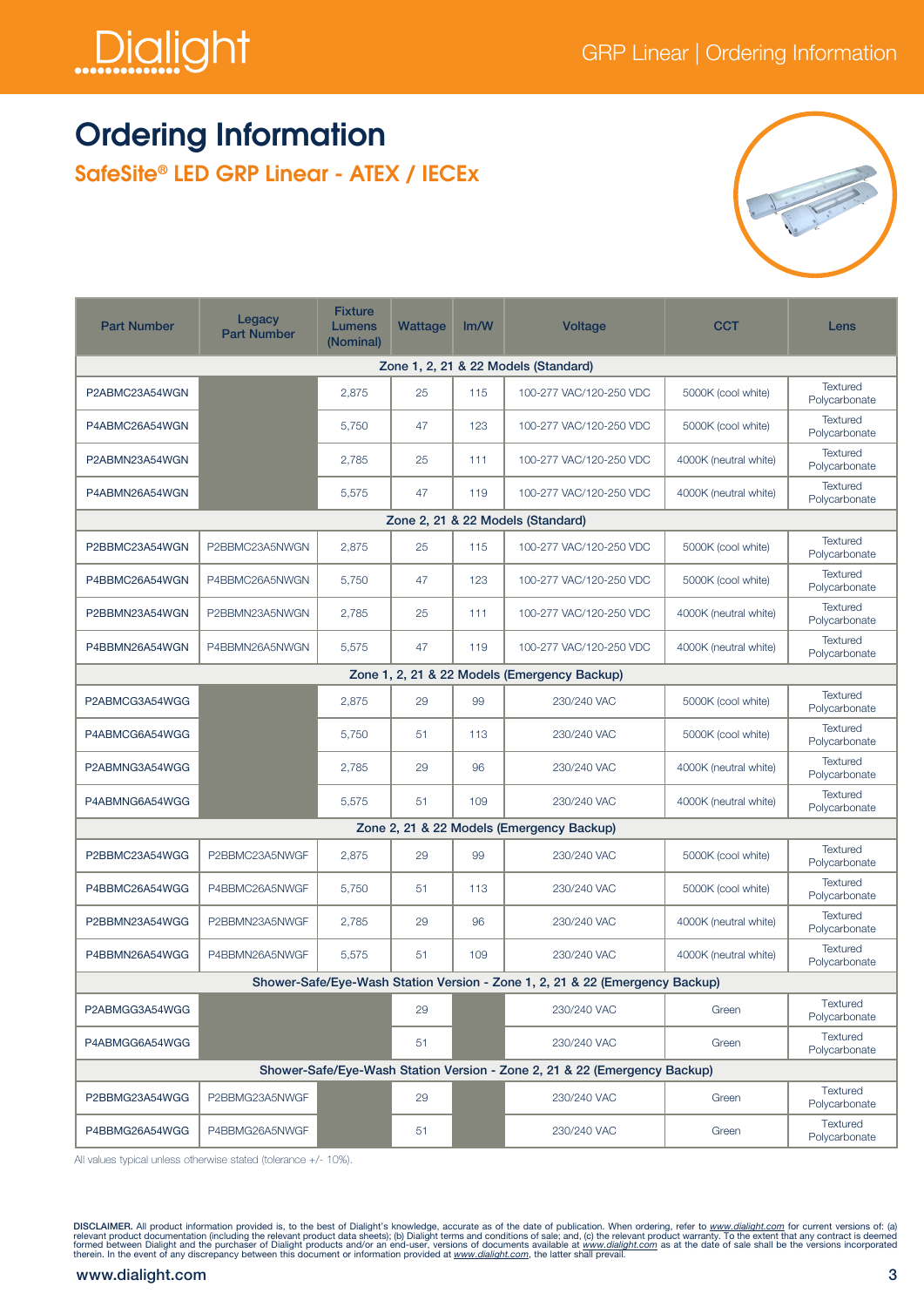

## Beam Distribution



# Inrush Current / Circuit Breakers

| Input<br>Length |                | Inrush current $@$ | Approximate time<br>duration (T50) |  | <b>Breaker</b> | 10 <sub>ms</sub> rating | 10 <sub>ms</sub> rating |  | Maximum number/breaker<br>with 20% derating |        |
|-----------------|----------------|--------------------|------------------------------------|--|----------------|-------------------------|-------------------------|--|---------------------------------------------|--------|
|                 | Voltage        | input voltage      | of inrush current                  |  | Rating         | Type-B                  | Type-C                  |  | Type B                                      | Type C |
| 764mm           | <b>120 VAC</b> | 8A                 | .5ms                               |  | 10A            | 70A                     | 100A                    |  | 20                                          | 20     |
| 764mm           | <b>230 VAC</b> | 15A                | .5ms                               |  | 10A            | 70A                     | 100A                    |  | 20                                          | 20     |
| 764mm           | <b>277 VAC</b> | <b>18A</b>         | .5ms                               |  | 10A            | 70A                     | 100A                    |  | 20                                          | 20     |
| 1244mm          | <b>120 VAC</b> | 8A                 | .5ms                               |  | 10A            | 70A                     | 100A                    |  | 14                                          | 14     |
| 1244mm          | 230 VAC        | 15A                | .5ms                               |  | 10A            | 70A                     | 100A                    |  | 20                                          | 20     |
| 1244mm          | <b>277 VAC</b> | 18A                | .5ms                               |  | 10A            | 70A                     | 100A                    |  | 20                                          | 20     |

DISCLAIMER. All product information provided is, to the best of Dialight's knowledge, accurate as of the date of publication. When ordering, refer to www.dialight.com for current versions of: (a)<br>relevant product documenta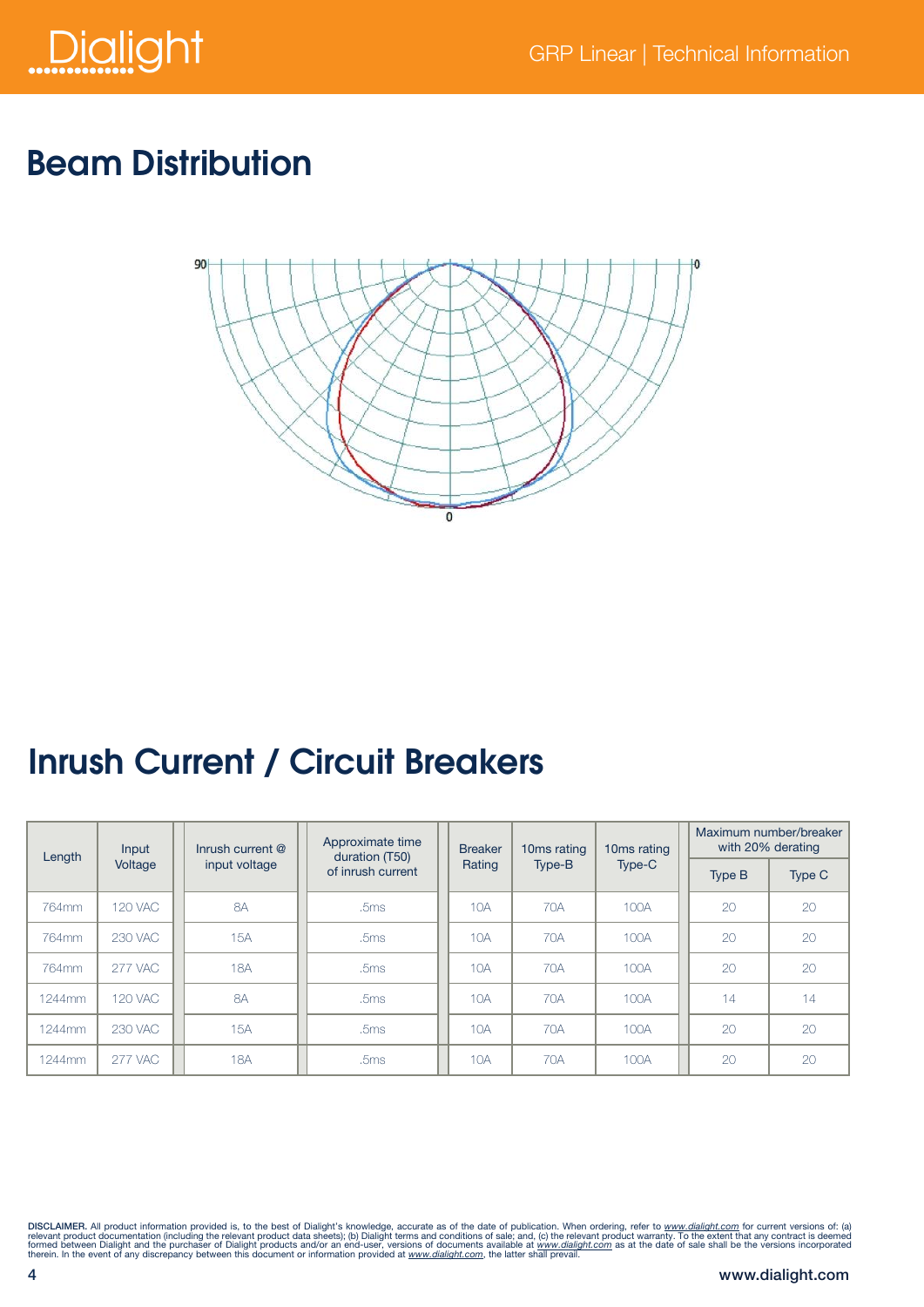

## Thermal Roll-Off





DISCLAIMER. All product information provided is, to the best of Dialight's knowledge, accurate as of the date of publication. When ordering, refer to <u>www.dialight.com</u> for current versions of: (a)<br>relevant product documen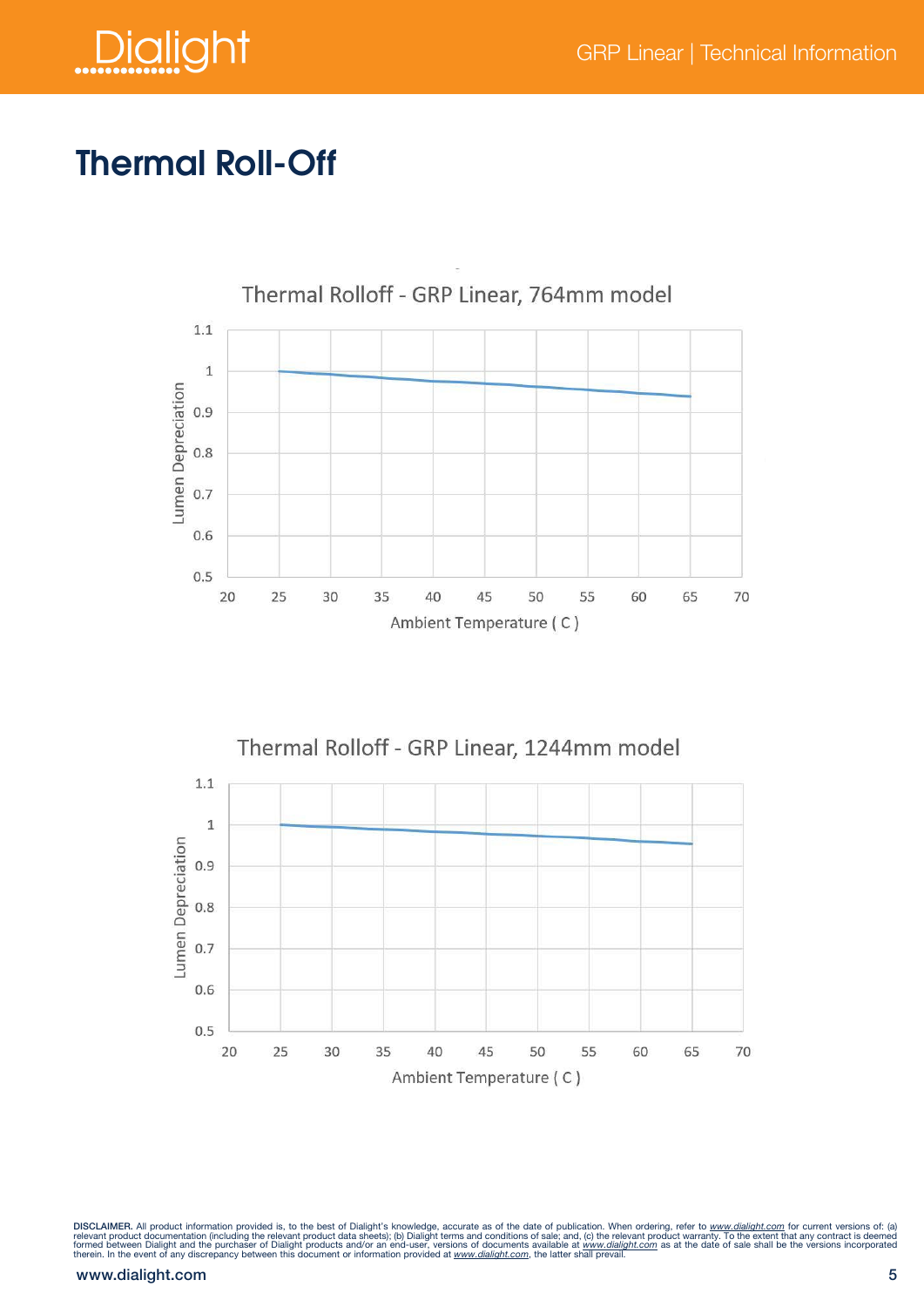

# Lumen Maintenance Factor

| 764mm GRP Linear |                |              |       |       |       |       |       |        |        |  |  |  |
|------------------|----------------|--------------|-------|-------|-------|-------|-------|--------|--------|--|--|--|
| Ambient          |                | <b>Hours</b> |       |       |       |       |       |        |        |  |  |  |
| Temperature      | $\overline{0}$ | 15000        | 30000 | 45000 | 60000 | 75000 | 90000 | 100000 | 150000 |  |  |  |
| $25^{\circ}$ C   | 100%           | 98%          | 96%   | 95%   | 94%   | 92%   | 91%   | 90%    | 86%    |  |  |  |
| $30^{\circ}$ C   | 99%            | 97%          | 96%   | 94%   | 93%   | 92%   | 90%   | 89%    | 85%    |  |  |  |
| $35^{\circ}$ C   | 98%            | 96%          | 95%   | 93%   | 92%   | 91%   | 90%   | 89%    | 85%    |  |  |  |
| $40^{\circ}$ C   | 98%            | 95%          | 94%   | 93%   | 91%   | 90%   | 89%   | 88%    | 84%    |  |  |  |
| 45°C             | 97%            | 95%          | 94%   | 92%   | 91%   | 90%   | 88%   | 88%    | 84%    |  |  |  |
| $50^{\circ}$ C   | 96%            | 94%          | 93%   | 91%   | 90%   | 89%   | 88%   | 87%    | 83%    |  |  |  |
| $55^{\circ}$ C   | 96%            | 93%          | 92%   | 91%   | 89%   | 88%   | 87%   | 86%    | 82%    |  |  |  |
| $60^{\circ}$ C   | 95%            | 92%          | 91%   | 90%   | 89%   | 87%   | 86%   | 85%    | 82%    |  |  |  |
| $65^{\circ}$ C   | 94%            | 91%          | 90%   | 88%   | 87%   | 85%   | 84%   | 83%    | 78%    |  |  |  |

| 1244mm GRP Linear |              |       |       |       |       |       |       |        |        |  |  |
|-------------------|--------------|-------|-------|-------|-------|-------|-------|--------|--------|--|--|
| Ambient           | <b>Hours</b> |       |       |       |       |       |       |        |        |  |  |
| Temperature       | $\mathbf 0$  | 15000 | 30000 | 45000 | 60000 | 75000 | 90000 | 100000 | 150000 |  |  |
| $25^{\circ}$ C    | 100%         | 98%   | 96%   | 95%   | 94%   | 92%   | 91%   | 90%    | 86%    |  |  |
| $30^{\circ}$ C    | 99%          | 97%   | 96%   | 94%   | 93%   | 92%   | 91%   | 90%    | 86%    |  |  |
| $35^{\circ}$ C    | 99%          | 97%   | 95%   | 94%   | 93%   | 91%   | 90%   | 89%    | 85%    |  |  |
| $40^{\circ}$ C    | 98%          | 96%   | 95%   | 93%   | 92%   | 91%   | 90%   | 89%    | 85%    |  |  |
| $45^{\circ}$ C    | 98%          | 96%   | 94%   | 93%   | 92%   | 90%   | 89%   | 88%    | 84%    |  |  |
| $50^{\circ}$ C    | 97%          | 95%   | 94%   | 92%   | 91%   | 90%   | 89%   | 88%    | 84%    |  |  |
| $55^{\circ}$ C    | 97%          | 95%   | 93%   | 92%   | 91%   | 89%   | 88%   | 87%    | 83%    |  |  |
| $60^{\circ}$ C    | 96%          | 94%   | 92%   | 91%   | 90%   | 89%   | 87%   | 87%    | 83%    |  |  |
| $65^{\circ}$ C    | 96%          | 93%   | 92%   | 91%   | 89%   | 88%   | 87%   | 86%    | 82%    |  |  |

DISCLAIMER. All product information provided is, to the best of Dialight's knowledge, accurate as of the date of publication. When ordering, refer to www.dialight.com for current versions of: (a)<br>relevant product documenta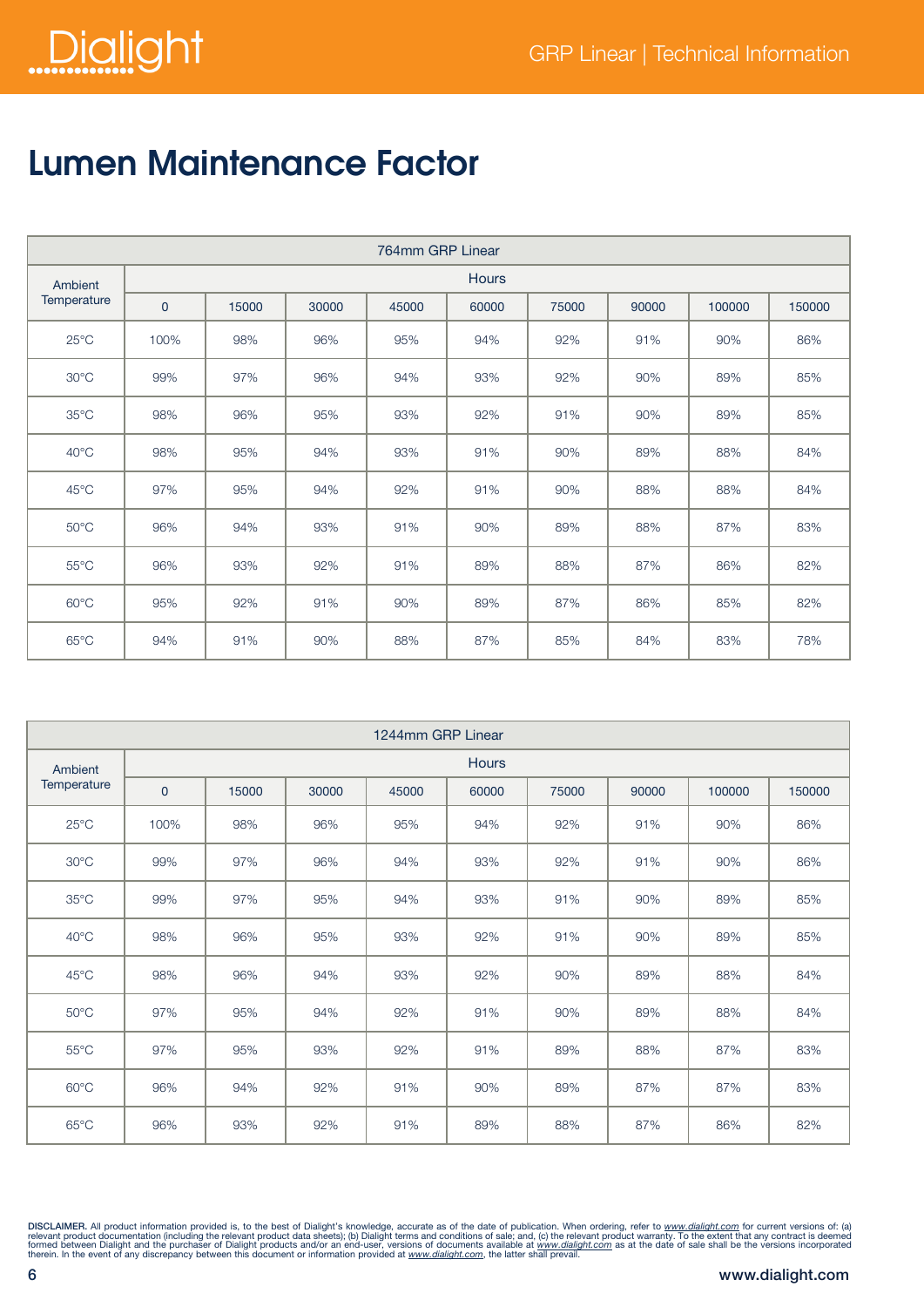

### **Accessories**



#### ELX-CMB-SS

• 316 Marine Grade stainless steel ceiling mount kit



#### ELX-PC-SS-42

• 37-44mm Ø 316 Marine Grade stainless steel pole clamp

#### ELX-PC-SS-47

• 44-50mm Ø 316 Marine Grade stainless steel pole clamp

#### ELX-PC-SS-54

• 50-58mm Ø 316 Marine Grade stainless steel pole clamp

#### ELX-PC-SS-59

• 58-68mm Ø 316 Marine Grade stainless steel pole clamp



#### ELX-WMB-SS-45

• 45° 316 Marine Grade stainless steel wall mount kit

#### ELX-WMB-SS-60

• 60° 316 Marine Grade stainless steel wall mount kit



#### HBXCAB48

• 1.2m long stainless steel safety rope (for use with safety bracket)



#### ELX-EYE-SS • 316 Marine Grade stainless steel eyelet kit



#### RLX-WG-2

• Wire guard for 764mm model

#### RLX-WG-4

• Wire guard for 1244mm model



RLX-BATT-KIT-2 • 764mm replacement battery kit

#### RLX-BATT-KIT-4

• 1244mm replacement battery kit



#### RL-WIRELESS-2\*

• Wireless controls kit for 764mm models (Zone 2 only)

#### RL-WIRELESS-4\*

• Wireless controls kit for 1244mm models (Zone 2 only)

\*Must be fitted to GRP Linear by authorized Dialight personnel prior to delivery

DISCLAIMER. All product information provided is, to the best of Dialight's knowledge, accurate as of the date of publication. When ordering, refer to www.dialight.com for current versions of: (a)<br>relevant product documenta

#### www.dialight.com 7